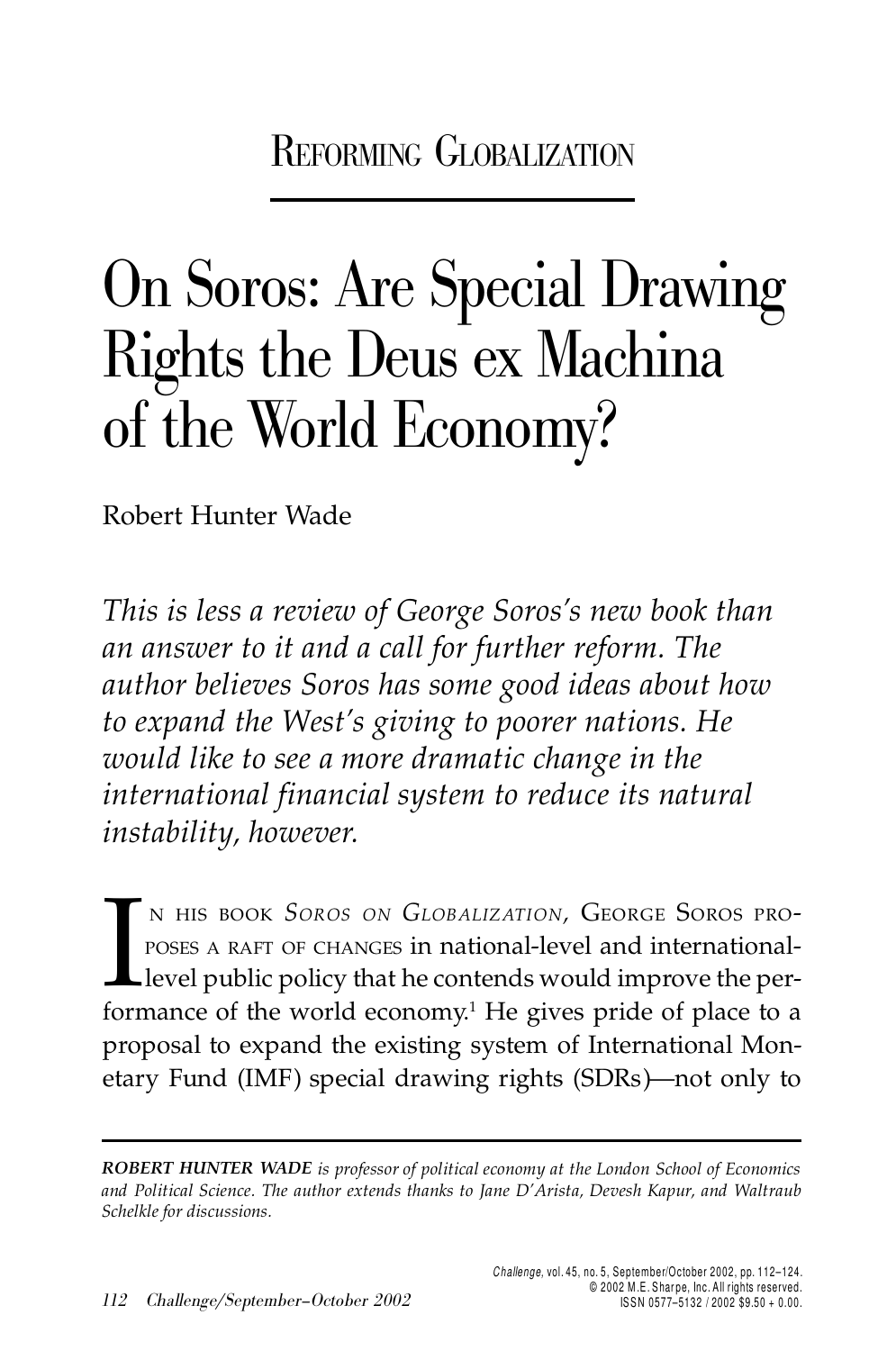expand but to change the way SDRs are used. In this article I describe Soros's proposal and then assess its strengths and weaknesses. At the end, I make some remarks about some of Soros's other suggestions for reform of the multilateral development banks.

First a word about SDRs.

## **What Are Special Drawing Rights (SDRs)?**

SDRs are a form of special-purpose money that the IMF's board of governors can create by crediting accounts of IMF member states (at an exchange rate set by a basket of major currencies). The allocation goes strictly proportionally to the countries' quotas. (Hence economist Robert Triffin wrote at the time of their introduction that the automatic allocation of SDRs according to quotas was "as indefensible economically as it is morally," since at that time, allocation by quota meant that the two biggest economies got one-third of the total. The SDR designers, he said, had created an asset that made the rich even richer.)<sup>2</sup> SDRs are special purpose in that they are not a transactions currency. They can be used only for repaying debts to the IMF, for repaying Paris Club debt, and to augment foreign-exchange reserves by freeing up hard currency that would otherwise have to be held against the IMF and Paris Club debt for use on other things. But anything that is an expenditure, that involves debt service to *private* agents, must be paid for in hard currency.

They have not been created on a significant scale since being instituted in 1969 because the United States and other rich countries have not been keen on them. Rich countries get most of the SDRs, but they cannot spend them—they do not need them for boosting foreign exchange reserves since they already have hard currency, and they neither borrow from the IMF nor carry Paris Club debt.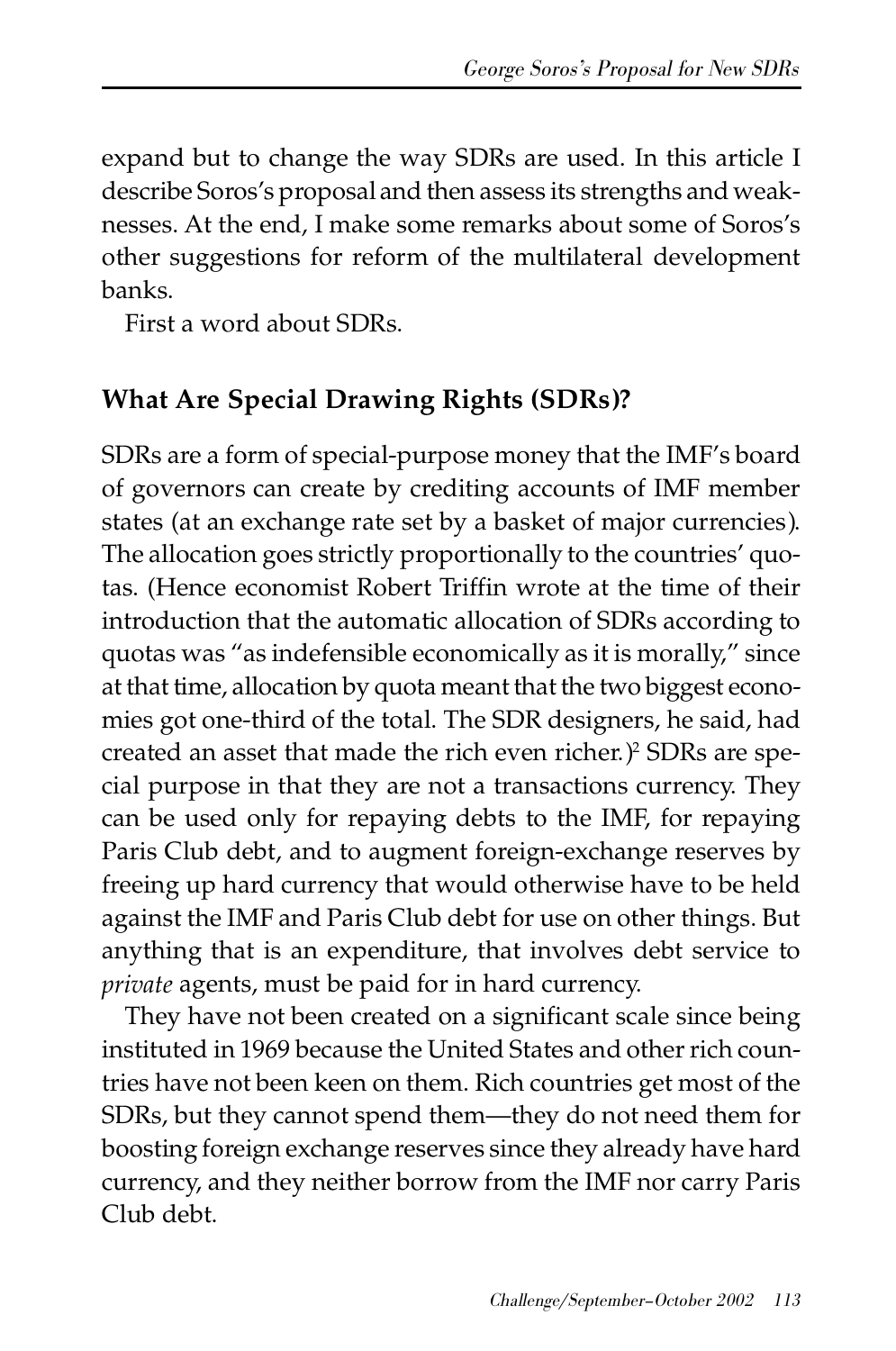#### **What Is the Soros Proposal?**

Soros proposes to make SDRs into a somewhat more generalpurpose currency, though the uses would remain very restricted compared to hard currencies. He concentrates on what the *rich* countries would do with their newly created, broader-purpose SDRs—that is, they would use them for the purpose of raising the supply of "global public goods." What would be their incentive to do so? Pressure from their electorates generated by public campaigns. The Jubilee 2000 campaign for debt cancellation for very poor countries is a model of the campaign that should be mounted in favor of a new, broader-purpose SDR issue, says Soros.

The rich countries would *donate* their SDRs to a trust fund managed by a board or jury of "eminent persons" (not state representatives). The board would draw up a menu of worthy projects with a high quotient of global public good-ness (for example, a TB-eradication program in Africa). The donors (the richcountry governments) would then select from the menu some projects that they individually wish to support. At the point when the SDR allocation was made to each project, the sponsoring rich country would have to pay the recipient (or the trust fund) in U.S. dollars or the equivalent amount in its own (hard) currency (at the going SDR exchange rate determined by the basket of major currencies). So the new scheme does not alter the economic character of SDRs: The rich countries have to pay for them with their own currency once the SDRs are put to use (and at that point they become a charge on the national budget). The SDRs are not "freebies" for the rich countries.<sup>3</sup>

## **Merits of the Soros Proposal**

Soros's proposal focuses public attention on apparently arcane monetary issues that have a huge impact on the performance of the world economy yet receive rather little public attention.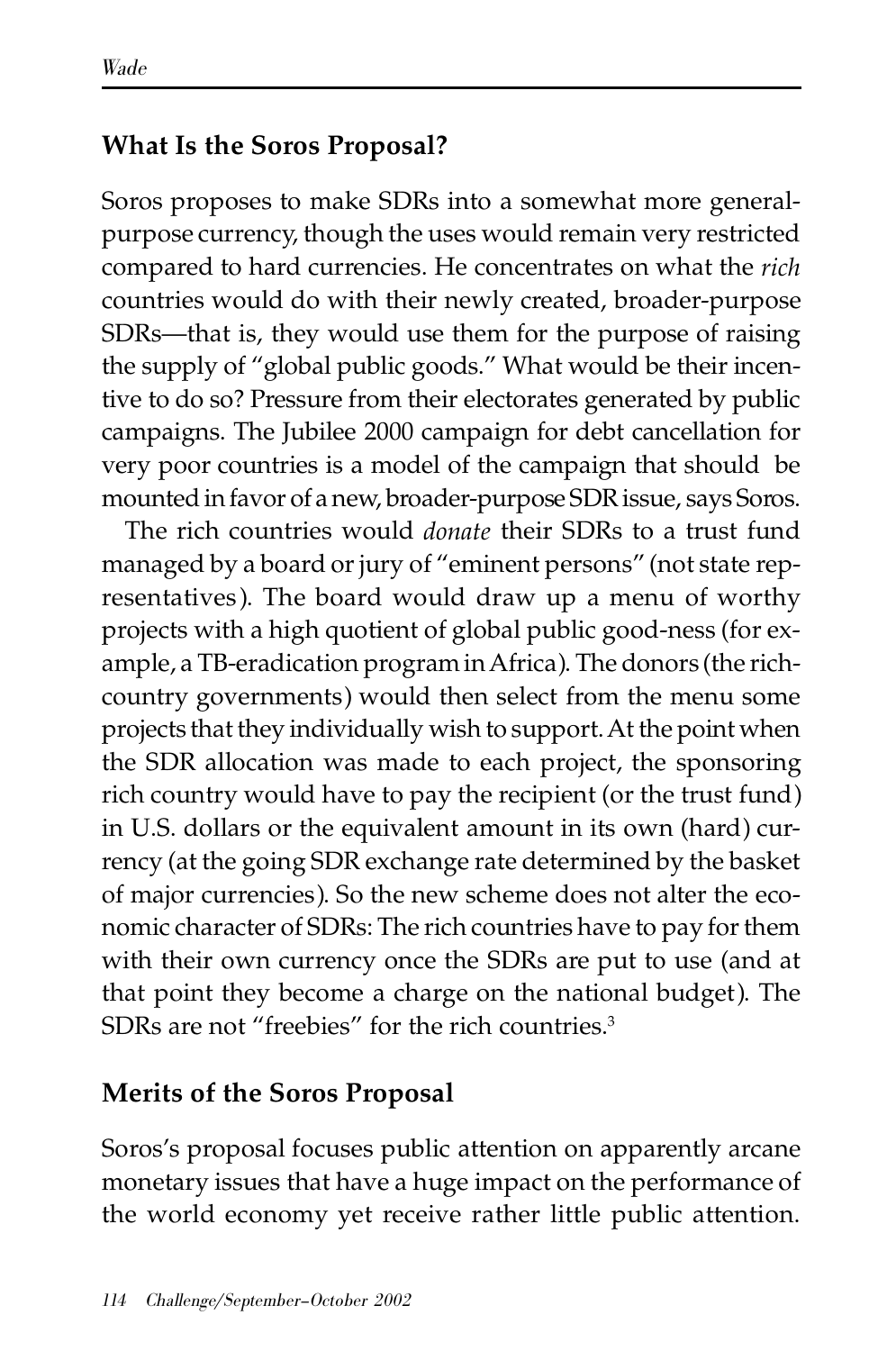Changes in the world monetary system could indeed, as the proposal implies, produce better performance from the world economy as a whole. The fact that the proposal is very modest (only \$27 billion SDR equivalent for the first issue) means it is doable.

Also, the proposal makes a creative link between these monetary/payments issues and the supply of global public goods. I need no convincing that the world could do with a more reliable supply of global public goods. And the Soros mechanism of choosing which goods will be supplied, by whom, and financed by whom, is an interesting one when put alongside the present arrangements.

At present, the World Bank is one of the main suppliers of global public goods. Its agenda is being set largely by the representatives of the rich states (specifically by the finance ministers who constitute "the International Development Association deputies"), with emissaries from poor countries having little or no say. There is little substantive analysis underpinning the IDA deputies' choice of four items to head the Bank's global publicgoods priorities: "fighting infectious diseases, promoting environmental improvement, facilitating trade, and promoting financial stability." In practice, the G7 countries, the IDA deputies, and the senior management of the Bank have great discretion as to how they prioritize global public goods. The worry is that the choice may reflect private interests—which use the income of an international organization to provide themselves with narrow private goods—or may reflect whatever has the most slogan appeal to northern governments. The Soros mechanism may help to ease these difficulties with the World Bank's mechanism, and it may also provide a model that can be deployed internationally for other purposes.

The proposal, though modest in scale, could in principle be readily scaled up to the point where it made a significant contri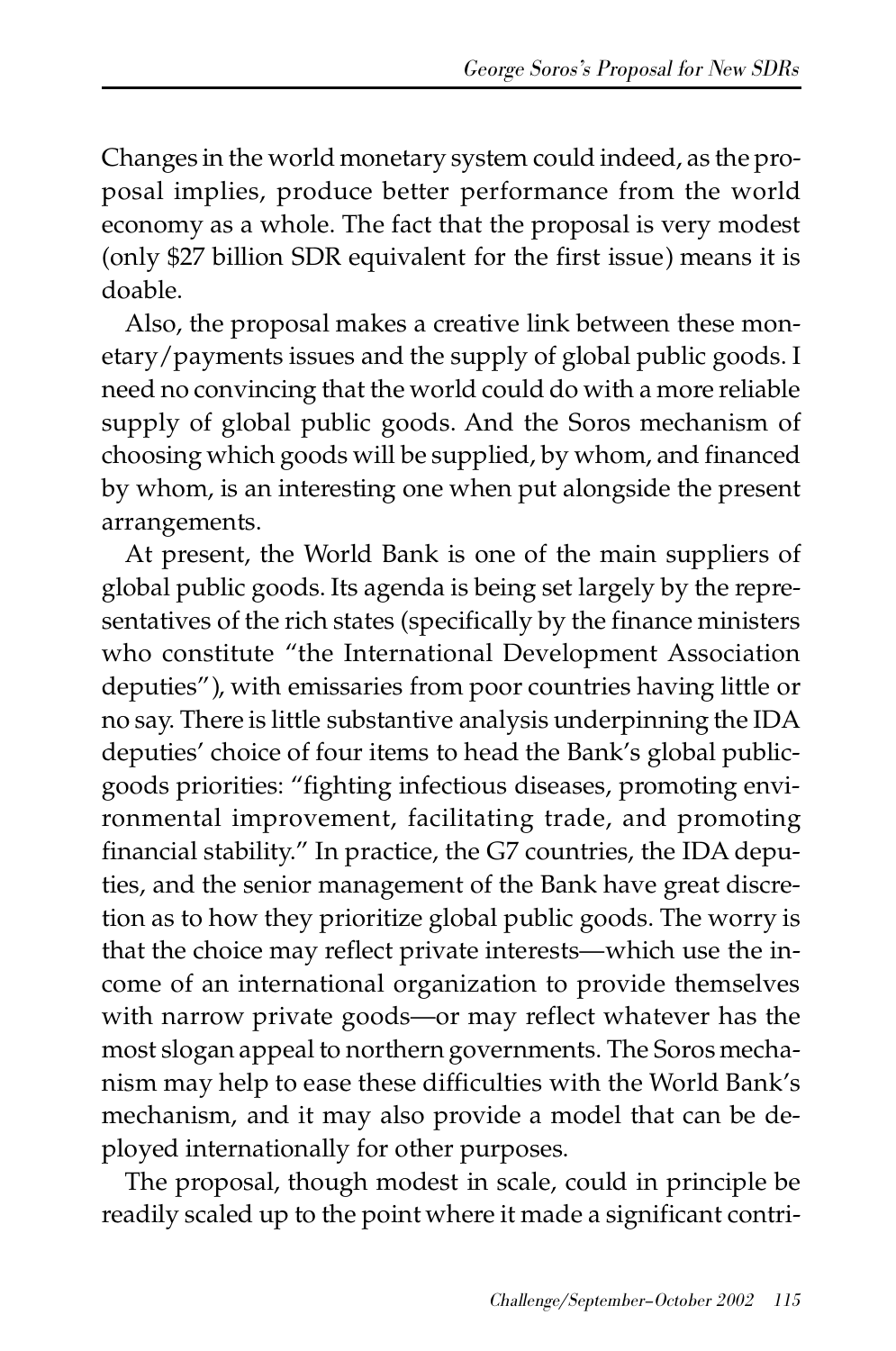bution to solving the chronic tendency in the world economy at large toward excess capacity reflecting insufficient demand. Allocations of SDRs in favor of less-developed countries (LDCs) could significantly raise LDC consumption, especially if the possible uses of SDRs were broadened. The allocations would function to raise demand in low-income countries for the products of northern industry, similar to the way the Marshall Plan served to raise demand in war-damaged Europe and create a market for the products of American industry.

However, we should not kid ourselves that the SDR proposal itself will make much of a difference even if implemented in full. It is "small potatoes." It is basically a way to arrange for the rich countries to cough up more grants to poor countries. All the fancy talk is really just a fig leaf on this—very familiar—idea. That being said, the trust fund, the independent jury, the shopping for recipient programs, and the addition of SDRs to the reserves of the poorer member countries—these ideas deserve to be treated seriously.

## **Limitations of Soros's Proposal**

Soros is not clear on a key question: What is in the proposal for the U.S. government, which has always resisted further SDR allocations? Congress has been refusing for several years to sign on to a (conventional) SDR expansion, which most of the IMF's members have signed. Will the bells and whistles on the central idea of more grants from rich countries to poor countries make it more palatable to Congress? If Congress does not trust the IMF, why would it trust a board of "eminent persons"? Presumably, the United States could use its SDRs to buy back its government securities from other countries and thus retire some U.S. foreign debt. But would this, together with pressure from a public campaign, be sufficient to obtain congressional approval? Is there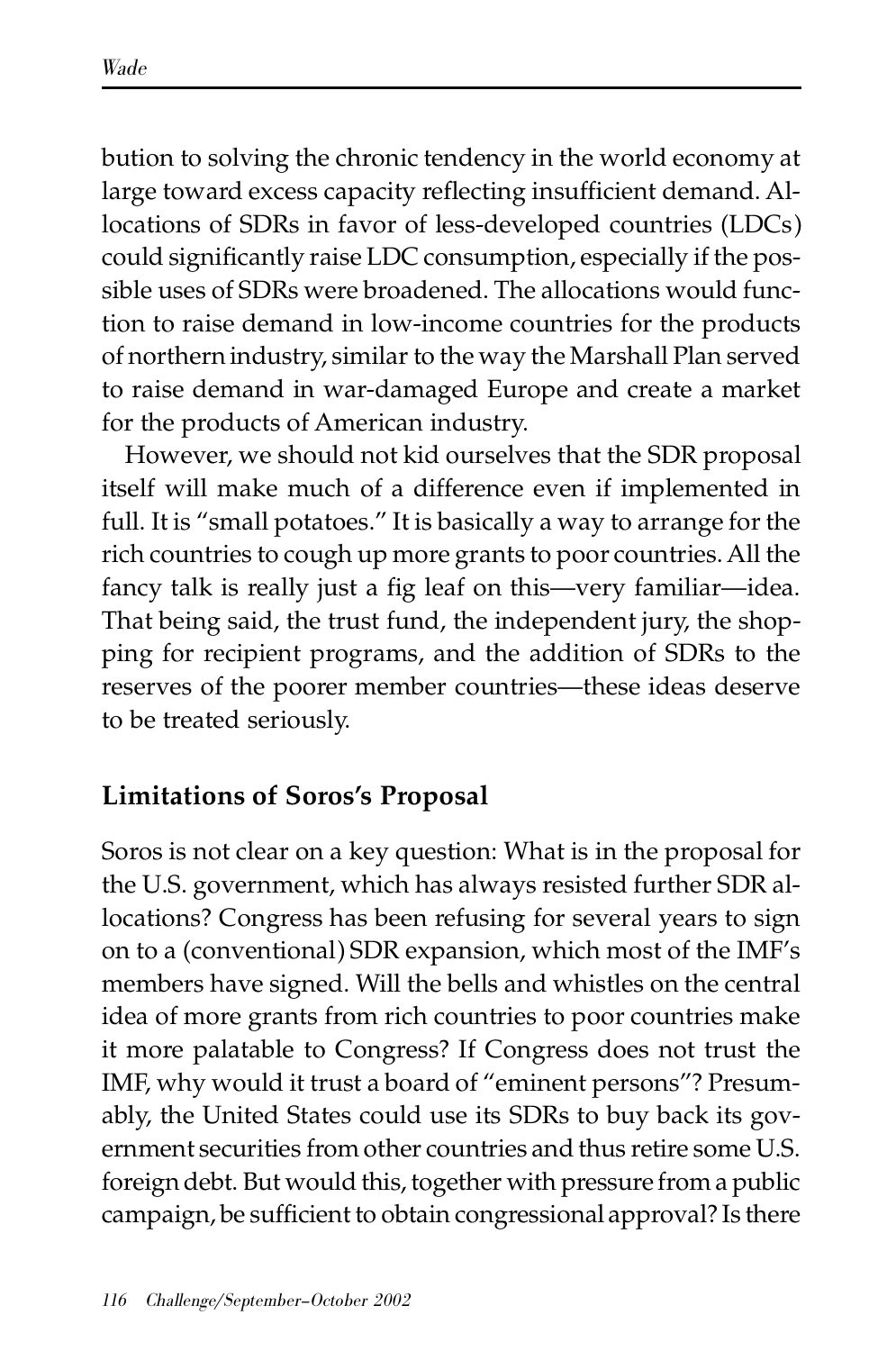any way the U.S. government, now in a determinedly unilateralist frame of mind, could get more *direct* benefits from some of its SDRs?

Soros says little about what the poorer countries would do with their SDR allocations—what benefits *they* would get (apart from the benefits of the global public goods projects). Presumably, the direct benefits are those they could have had all along from conventional SDRs, and the Soros proposal does not contain anything new in this respect. LDCs could use the SDRs (a) to repay the IMF, (b) to repay Paris Club debt, (c) to help countries in foreign-exchange crisis get hard currency from the IMF (they could go to the Fund with their SDRs and ask for U.S. dollars in return, and the IMF has to match them up with a source of dollars), and (d) to release hard currency reserves for use in transactions (importing, servicing foreign private debt), now that the reserves needed to be held against IMF and Paris Club debt and against the possibility of financial crisis are partly constituted of SDRs.

How attractive are these (direct) benefits to developing countries? Should not a public campaign give more attention to them than Soros gives?

Then there is the governance question. Beyond the idea of putting the governance in the hands of a board or jury of eminent persons, Soros says little. And closely related is the question of how the global public goods would be prioritized. Soros suggests infectious diseases, judicial reform, education, and bridging the digital divide. The G7 countries and the IDA deputies identify as priorities for the World Bank infectious diseases, environmental improvement, trade promotion, and greater financial stability. This is a game anyone can play. My candidate is "generating more social-science knowledge in developing countries." The existing polarization along the social-science dimension can be seen from the location of affiliation of authors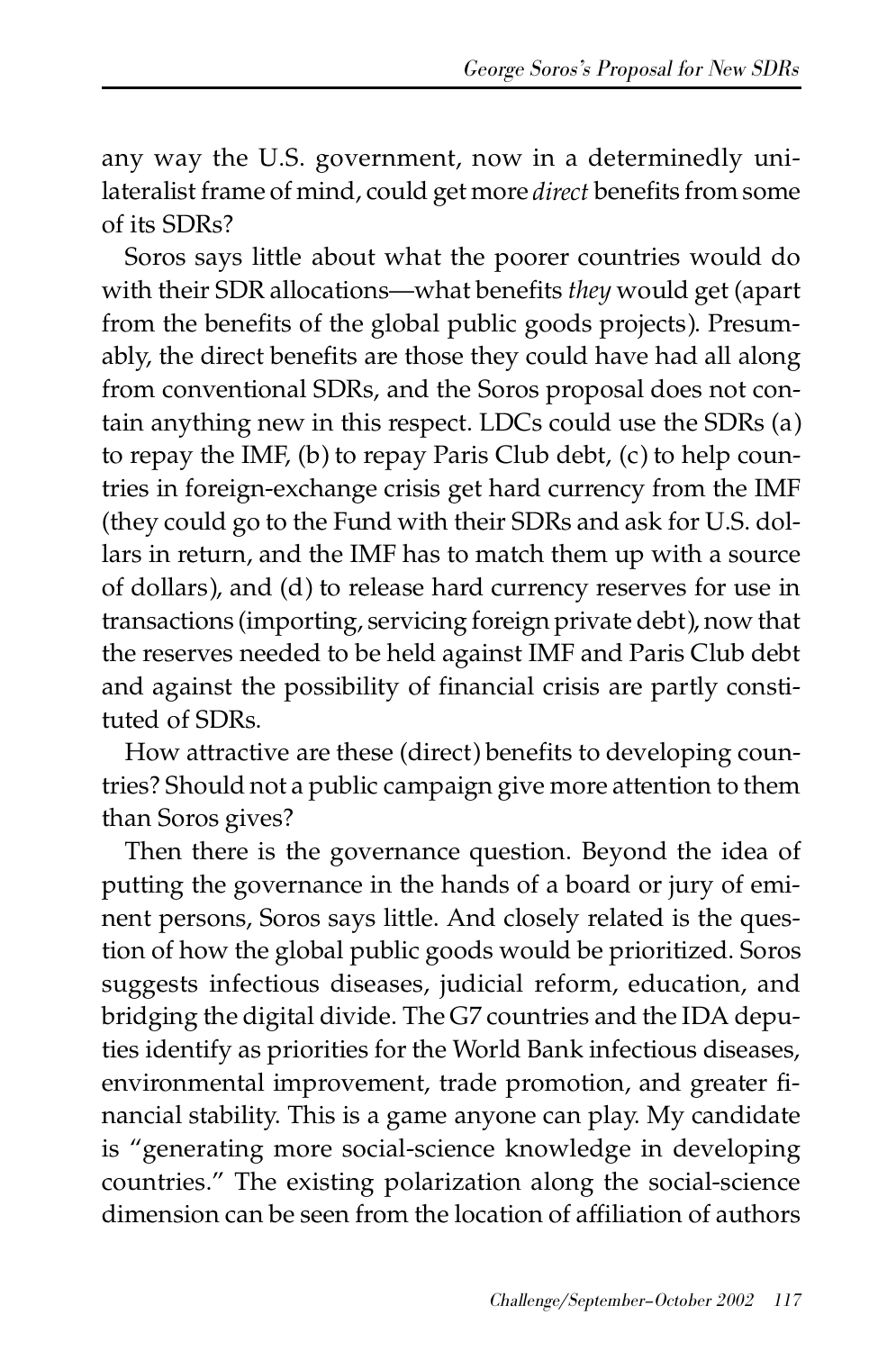and discussants at the World Bank's Annual Bank Conference on Development Economics (ABCDE). In 1995–2000, seventysix authors of papers took part. Three-quarters were affiliated with a U.S. center, 20 percent with a center elsewhere in the North, only 5 percent with a center in the South—yet the papers were virtually all about the South. Of the eighty-three discussants, 20 percent came from the South. The disproportions in the IMF research conferences are similar.<sup>4</sup> The upshot is that after half a century of "development" as a directed endeavor, developing countries as a group seem to have little capacity to think for themselves on issues critical to their future—and the Bretton Woods institutions are implicated in this failure, reflecting their lack of priority given to improving the supply of this particular global public good.

# **SDR Proposal Ignores Core Problems of the Post–Bretton Woods System**

Soros's proposal does not touch the root cause of financial fragility and slow growth in the world economy at large, especially in "emerging market economies" (LDCs of interest to international investors).

The post–Bretton Woods international monetary system generates financial instability and slow growth in the world economy "endogenously" and particularly handicaps developing countries. Four features combine to produce this result:

- 1. The "original sin" of not allowing economic actors to engage in international payments in their own national currency, requiring them to obtain hard currency, generally U.S. dollars, for paying for imports or for repaying foreign loans.
- 2*. Private* foreign exchange markets and settlement systems via private banks, not via central banks.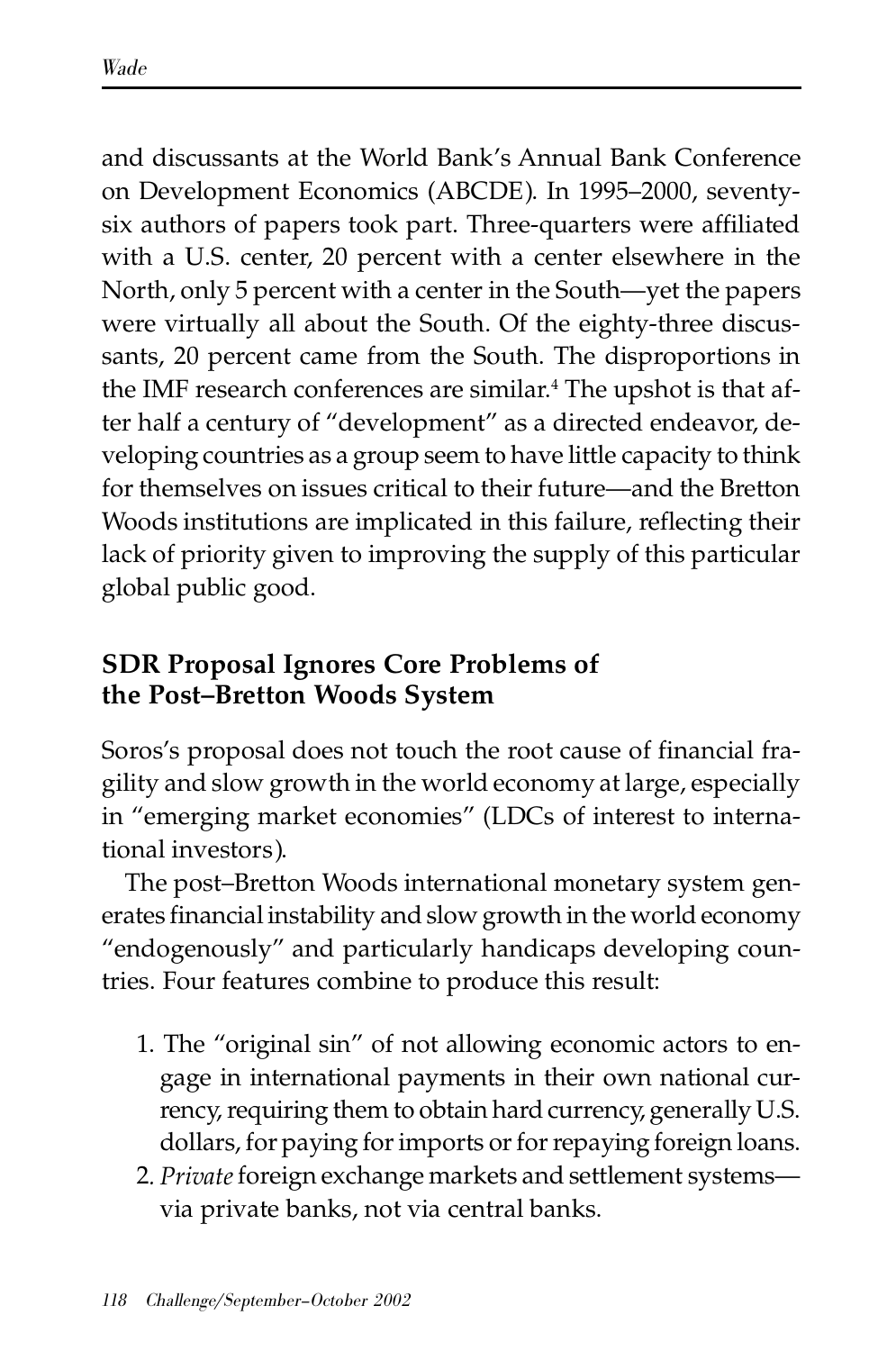- 3. A fiduciary currency, the U.S. dollar, as the main international currency, meaning a currency whose issuance is unconstrained by any supply-side factor (such as a dollar-gold link).
- 4. Largely unrestricted capital flows.

This post–Bretton Woods (PBW) system gives hard-currency governments—above all, the U.S. government—a much freer hand than before to print money and incur fiscal and current account deficits. The amount of U.S. currency in circulation and the size of total international reserves have grown almost exponentially since the early 1970s, in association with rapidly rising trade imbalances and cross-border flows of short-term capital. These trade imbalances and short-term capital flows have become major sources of instability and slow growth in the world economy at large. In particular:

1. The U.S. current account deficit is a "facilitating condition" of the economic overheating and asset price booms in Japan, the East Asian crisis countries, China, and the United States. The deficits have caused an explosion of international liquidity (credit), because as the "U.S. government securities" (issued to finance the deficit) accumulate in surplus countries' banking systems, they have the same impact as high-powered money injected by the central bank into the banking system: They are deposited, lent, redeposited, and re-lent many times over. They can easily blow out asset price bubbles and industrial overinvestment, ending in recessions or depressions. This was the story of the Japanese bubble and crash in the second half of the 1980s and 1990s—also the story of the East Asian bubble and crash in the 1990s, and China is currently well along this path. The continuing credit expansion being created by record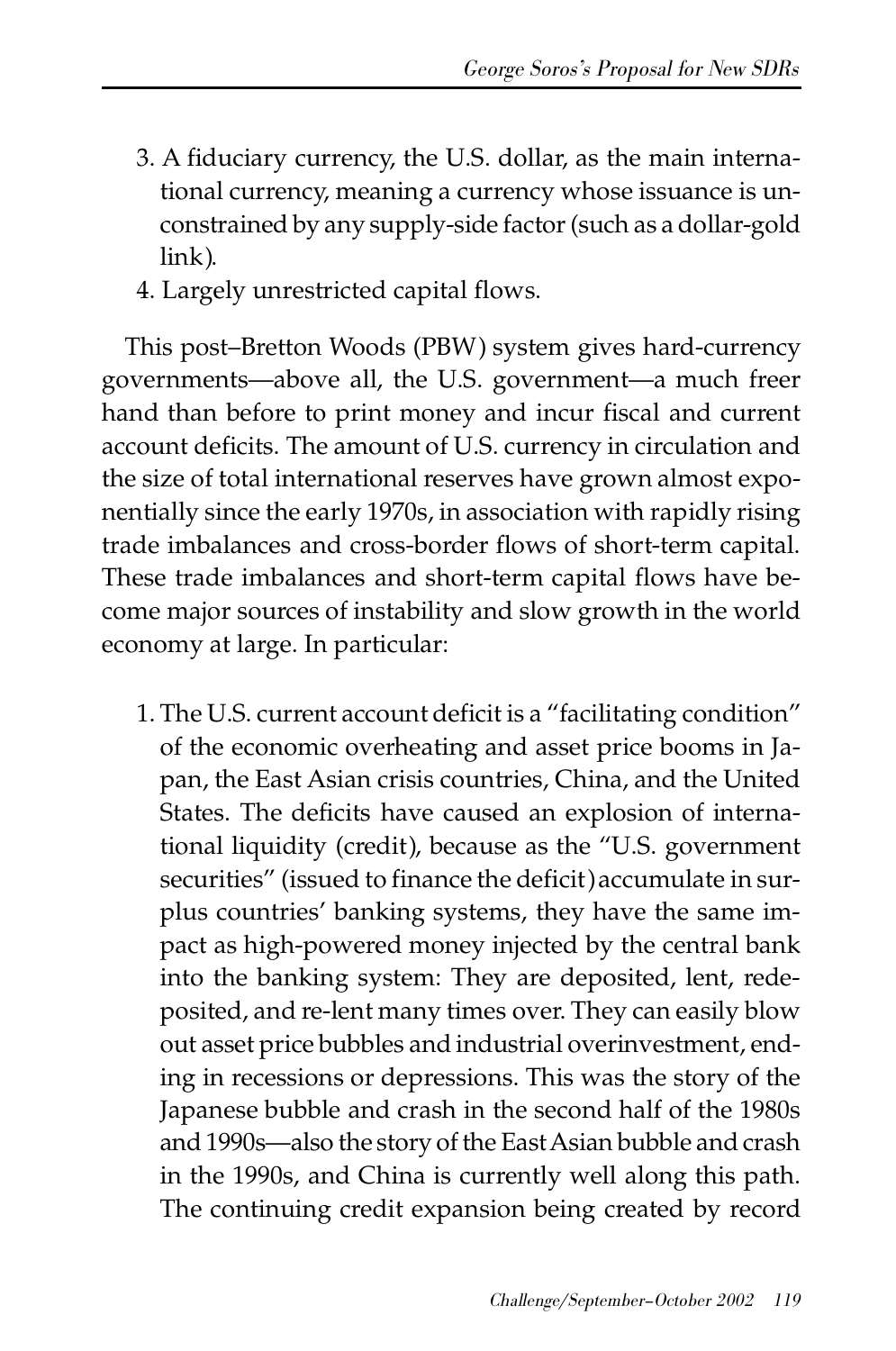U.S. external deficits ensures that credit bubbles will continue to blow out around the "emerging market" world with much higher frequency than in the Bretton Woods era, and their bursting will cause bigger economic and social costs. As crisis-affected countries devalue their currencies in order to increase their current-account surpluses (a practice sanctioned by the IMF and the World Bank), they make the systemic instability worse.<sup>5</sup>

- 2. The PBW system makes foreign exchange markets prone to volatility, reflecting essentially speculative movements of funds unrelated to changes in demand for goods and services or costs of production, movements that are *procyclical*, that amplify rather than dampen swings in economic activity.
- 3. The PBW system makes debtor countries (other than hardcurrency ones) vulnerable to exchange-rate volatility, because when the domestic currency falls in value, the burden of debt service denominated in dollars rises, tipping more firms into insolvency.
- 4. The PBW system forces debtor countries (all except the United States) to restructure their economies toward exports with which to earn the hard currency needed to pay for imports and to service debt, which can *shortchange* domestic demand and national economic articulation (rising density of national, perhaps regional, input-output linkages) as sources of growth.

The PBW system liberates the U.S. government from concerns about what other governments do, while constraining other governments more tightly by what the United States does. This is the great paradox of globalization: Debtor countries are generally not masters of their fate, but globalization and the PBW monetary system allow the biggest debtor of all to harness the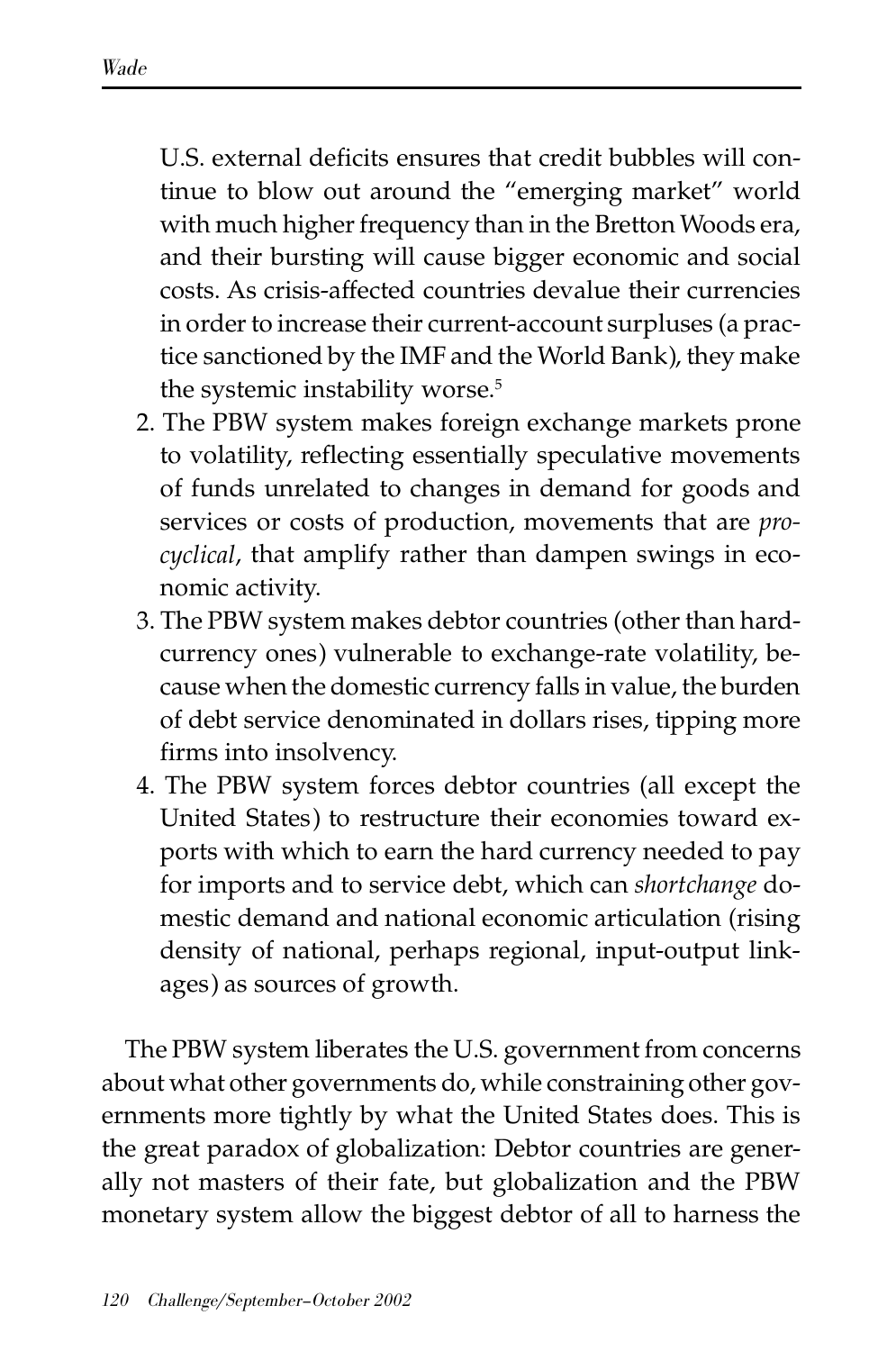rest of the world to its rhythms. The system forces all countries to lend to the United States at cheap rates, because they hold their reserves mainly in "U.S. government securities." Other countries' willingness to accumulate "U.S. government securities" (without redeeming them in the form of U.S.-made goods and services) allows the United States to continue living far beyond its means. The fact that the world's savings are flowing disproportionately to the United States, the richest country, impoverishes everyone else, including the Europeans. European investment levels are held down because European savings flow to the United States. On the other hand, the platinum credit card of the United States, on which it need pay only (low) interest, not principal, allows the United States to invest heavily, to accumulate military armaments, and generally to accelerate the density of its hegemony.

The fact that the world's skilled people are also flowing disproportionately to the United States—and not just capital—compounds the U.S. hegemonic advantage.

To tackle these root problems of the world economy, we need to design an architecture that allows countries to make crossborder payments in their own currency and that gives the central management role in international payments to public institutions (central banks and a new international clearing agency).<sup>6</sup>

The key point in this new architecture is that banks receiving payments in foreign currency would be required to exchange them for domestic currency deposits at their national central banks. The national central banks in turn would be required to present the foreign currency payments to the international agency for clearing. Net payments through the international agency would be debited or credited against a member country's reserve account (held in the country's own currency). Exchangerate changes would be made in-house in accordance with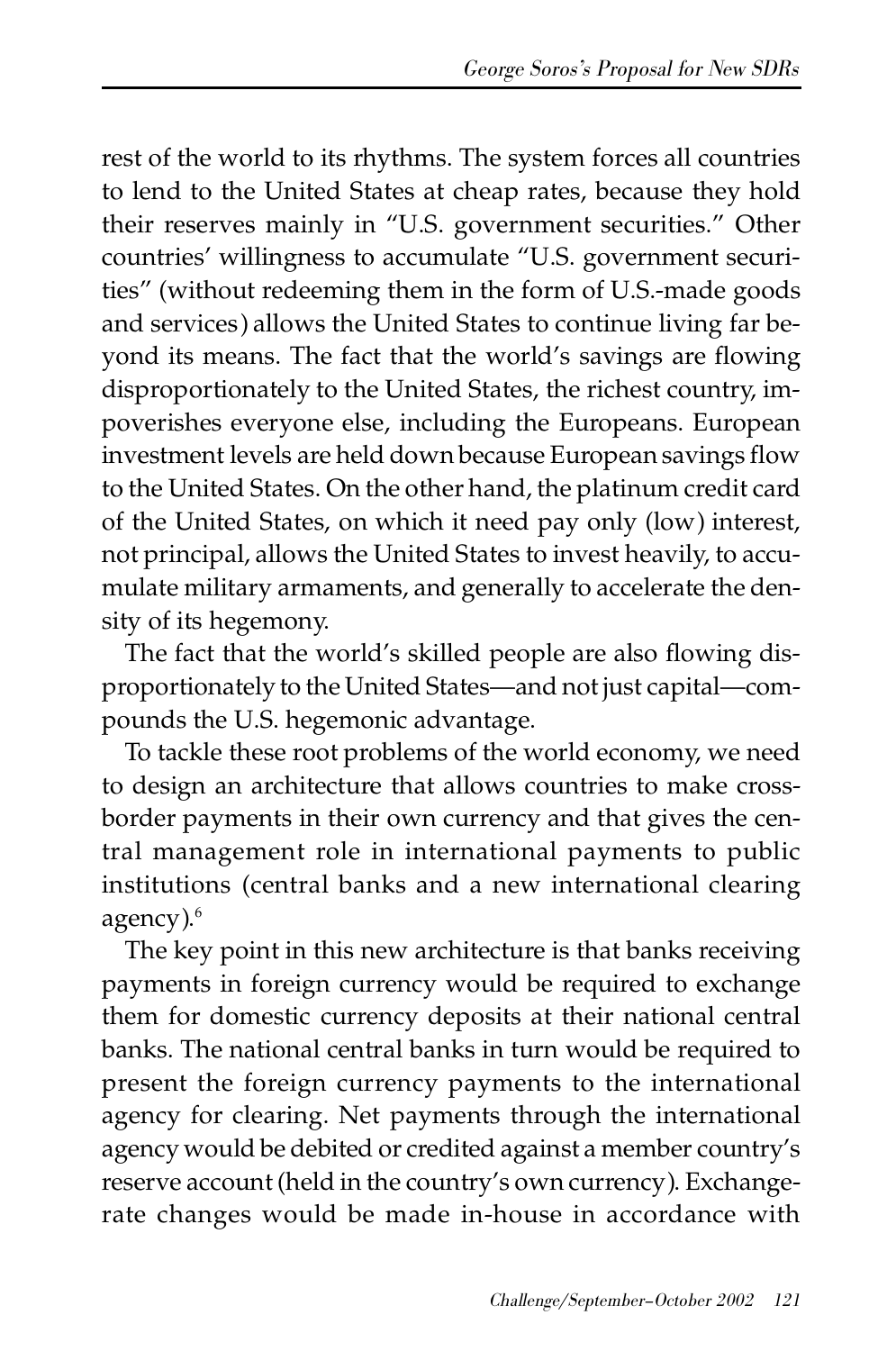changes in reserves, at regular intervals. The exchange rates would reflect costs of production and demand for goods and services, not speculation against future movements. They would become an order of magnitude more stable than under the PBW system.

#### **Soros's Proposals for Multilateral Development Banks Go in Wrong Direction**

The SDR proposal aside, there are further questions about the wider Soros agenda on managing globalization, such as the role of the World Bank and the other multilateral development banks. Soros wants more grants and fewer loans, because loans create debts, and he wants the World Bank to accelerate its present move out of infrastructure projects and into building human and social capital. Social initiatives—such as microcredit, distance learning, fighting AIDs, using nongovernmental organizations (NGOs) and the private sector as the agents rather than just governments—these are the right way forward financed by grants. The Bank should refuse to make loans or grants to "repressive and corrupt regimes."

As for switching to more grant finance, the danger is that this direction reduces still further, even more than foreign loans, the pressure on LDC governments to establish effective tax-raising and service-providing bureaucracies—to establish, more broadly, a social compact with their populations whereby the state and its incumbents can plausibly claim to be working for the "public" service and can plausibly claim the right to levy taxes in order to do so. Such a social compact seems to be a necessary condition of economic development. Grants make it all too easy for a government to sustain itself in power without having to build up the social sinews of power.

Is it good for the world that the World Bank exits from sectors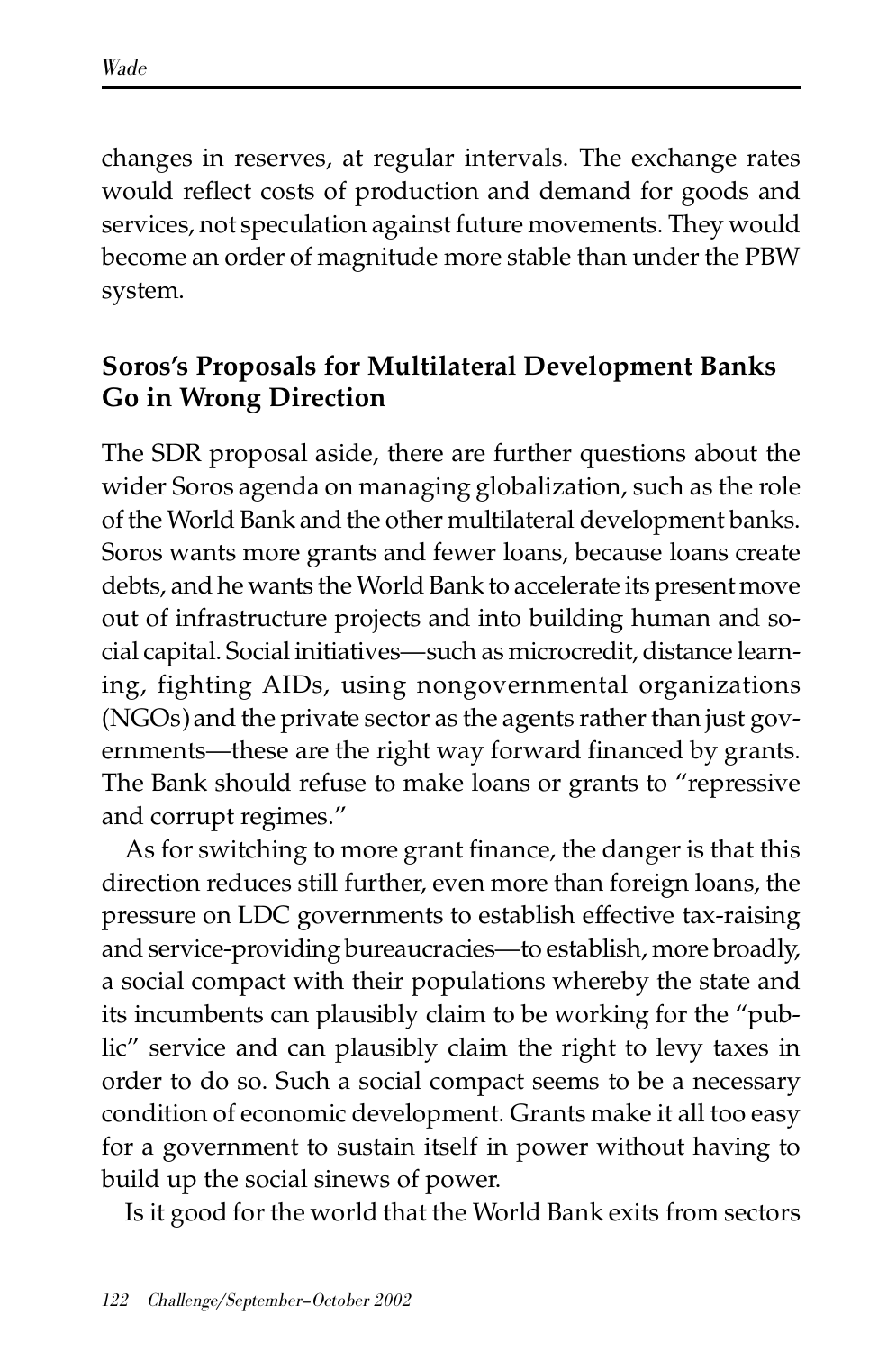where projects are inevitably socially and environmentally sensitive, like water supply and sanitation, irrigation, transport, forestry, and mining? The short answer is no, because the Bank's involvement is *likely* to cause more attention to damage mitigation than if the financing and design are left to private companies.

Should the *World Bank* be operating close to the "grass roots," as the Soros agenda implies? We should remember that just because X is important for development does not mean that the World Bank should do X. This is a point that the IDA deputies (representing the IDA *donors* only), who set the conditions to be attached to World Bank loans (*both* the highly concessional IDA loans and the close-to-commercial IBRD loans), seem unwilling to learn. In the recent IDA-13 negotiations over the next round of contributions, the IDA deputies placed fifty-three conditions or recommendations on their contributions—one of which was that the Bank should seek to "increase selectivity"!

It is worth considering a radical proposal, a grand accord, whereby LDC governments (all except the poorest) would renounce aid and concessional finance—would agree to give up the modest increase in "positive freedoms" (freedom *to*) that aid and concessional finance give them. And the rich countries would agree to expand the LDCs' "negative freedoms" (freedom *from*) by lowering barriers to their exports, weakening intellectual property rights and patents as they cover items of LDC origin, not imposing environmental and labor standards as invisible trade barriers, and so on.

Why would this grand accord be good for development? First, it would make it more difficult for "corrupt and repressive" governments to avoid establishing a social compact with their populations. Second, expanded negative freedoms of this kind would be worth much more than the present modest expansion of positive freedoms that comes from aid and concessional finance. The problem is, of course, worth more to whom? Aid finance ben